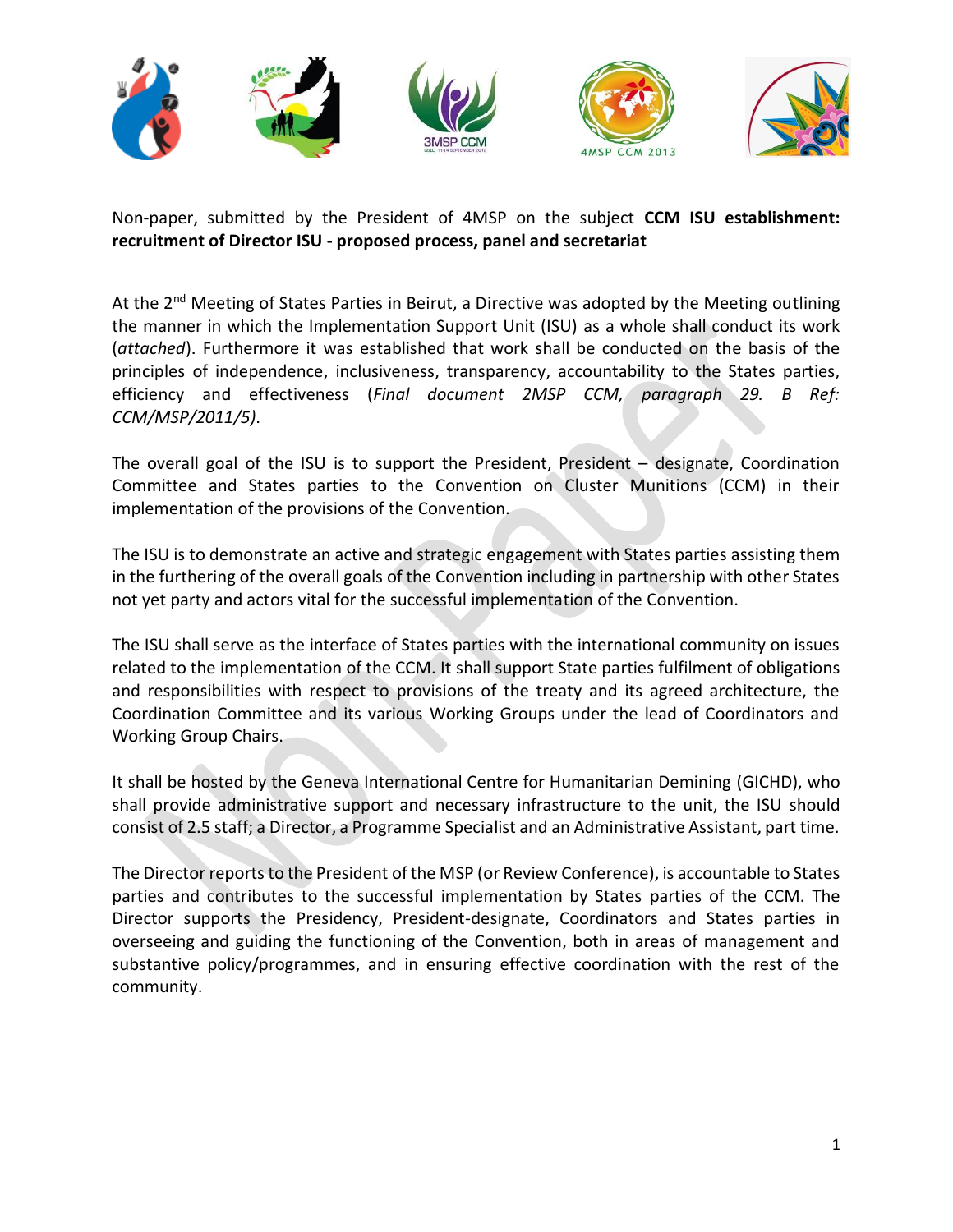



## **Recruitment of the CCM ISU's Director**

Creating and recruiting for this job, a job analysis and/or in some cases a task analysis is suggested to document the actual and intended requirements of the job. From these, the relevant information is captured in a job description or **Terms of Reference (ToRs***)*. It is proposed that the Beirut Directive forms the basis of, and is expanded into, the specified *ToRs* for the post that will be advertised ensuring it adequately **describes the level of and tasks** at hand, reflects **present day requirements** and states for **how long** it is expected to reflect relevant requirements. (*draft for discussion attached*)

It is further suggested that the Directive and ToRs be **reviewed regularly** to ensure applicability with the needs of the Convention, as a minimum on a cycle of 5 years, in connection with the regular review process of the Convention. When needs and hence also the ISU requirements and associated staff ToRs are significantly altered or changed, any renewal of incumbent contract should be reviewed in light of these changes to determine applicability of qualification and experience.

It is suggested that a *Person Specification* or post profiling should also be included to the ToRs indicating the objective of the post and the required core and functional competencies desired. The input for a person specification should be provided by the recruiting entity, i.e. States parties or their representative(s), and outlines the type of person the entity wishes to have. A person specification is used to match the right person to the job. It describes the desirable personal attributes of the job holder.

In sourcing potential candidates for the post *a Secretariat* is proposed to undertake all the preparatory and administrative work of the recruitment under the overall guidance and decision making of a *Recruitment Panel*. The Secretariat is expected to provide services and advice directed to State parties interests and matters in undertaking the process to find the right candidate to lead the work of an ISU of the CCM aimed at furthering the goals of the Convention.

## **Secretariat**

The services required from a secretariat would include:

- (a confirmation of) job analysis and elaboration of a person specification;
- the sourcing of candidates and application by networking, advertising, and/or other search methods;
- matching candidates to job requirements and screening individuals using testing(skills or personality assessment);
- assessment of candidates' motivations and their fit with "mission" requirements by interviewing and other assessment techniques.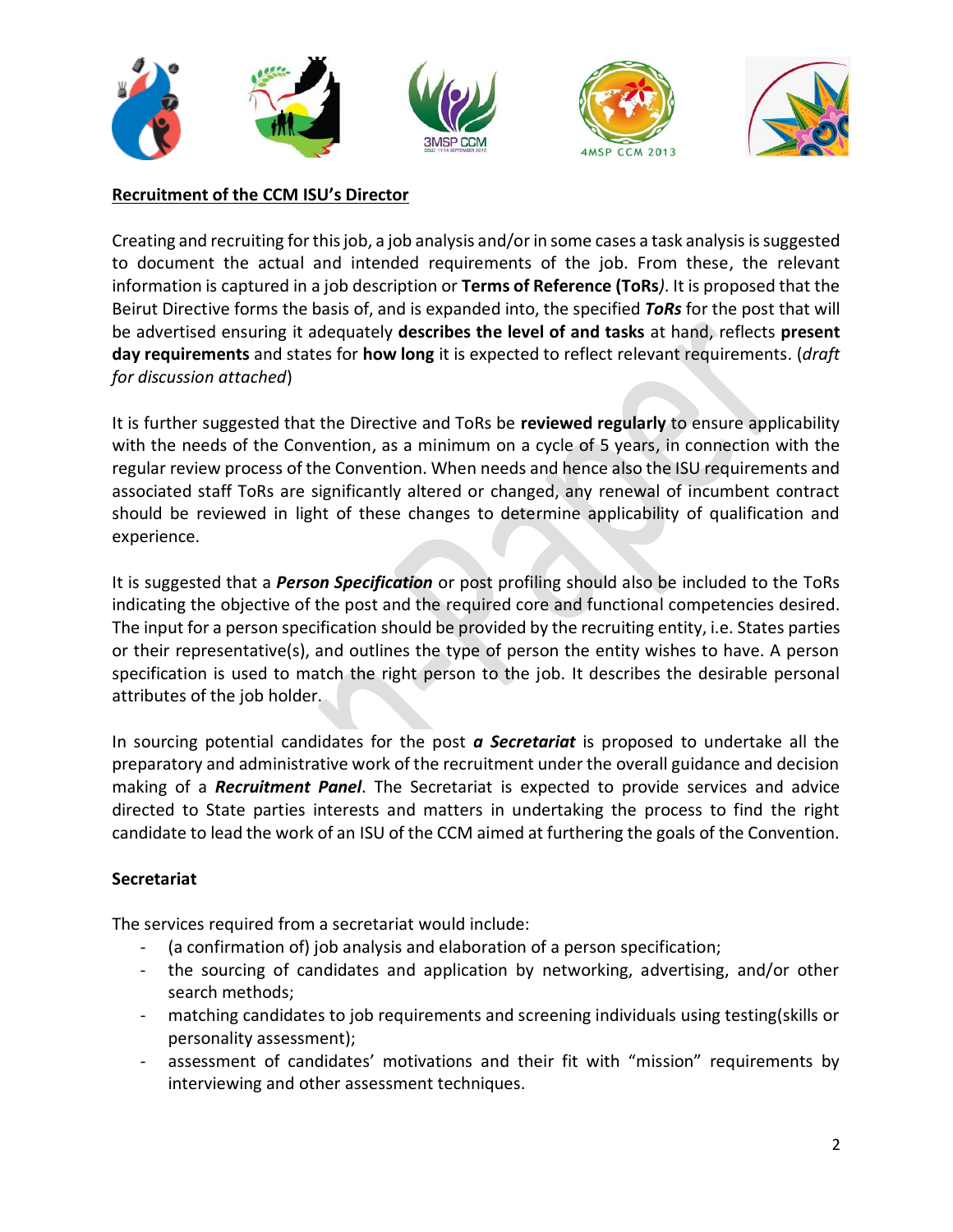

The recruitment process may also include the making and finalizing of job offers and the induction and onboarding of a new employee.

To safeguard and advance the interests of State parties of the CCM, **the entity of 84 States parties** (as of 27.03.2014) for which the recruited is to serve, it is expected that the secretariat of this recruitment process holds the **capacity and code of conduct commensurate with professional recruitment processes** displaying the highest standards and ethics to ensure that a prospected candidate will be acceptable to all.

As most State parties represented in Geneva do not have technically skilled dedicated human resource and/or recruitment specialists available that could be pooled to undertake the recruitment work it is suggested that **an external recruitment provider** is procured to act as the secretariat. This would off-load State party representative's charged with undertaking the recruitment and ensure the transparency of the recruitment process required to ensure State party buy-in.

An external commercial recruitment provider is a form of business process outsourcing where the employer outsources or transfers all or part of its recruitment activities to an external service provider, i.e. when a provider acts as a company's internal recruitment function for a portion or all of its jobs.

## **Recruitment panel**

The secretariat can manage the entire recruiting/hiring process from job profiling through the onboarding of the new hire, including staff, technology, method and reporting but can only succeed together with a **well-defined staffing strategy** and the **entity's interest in managing the process**. The role of the **recruitment panel** would therefore be essential as the recruitment process activities must be managed, providing initial direction to the secretariat and continued monitoring of the process to assure good results.

To this end it is proposed that a recruitment panel is assembled composed of representatives from **5 States parties that reflect a sensible geographic spread**. It is further suggested that the panel members consist of states representatives that have demonstrated active engagement in the CCM process and are familiar with the CCM mechanics, annual framework and programme of work, i.e. MSPs, intersessionals, Coordination Committee, etc. **to transmit a well-articulated and descriptive frame for implementation support needs**.